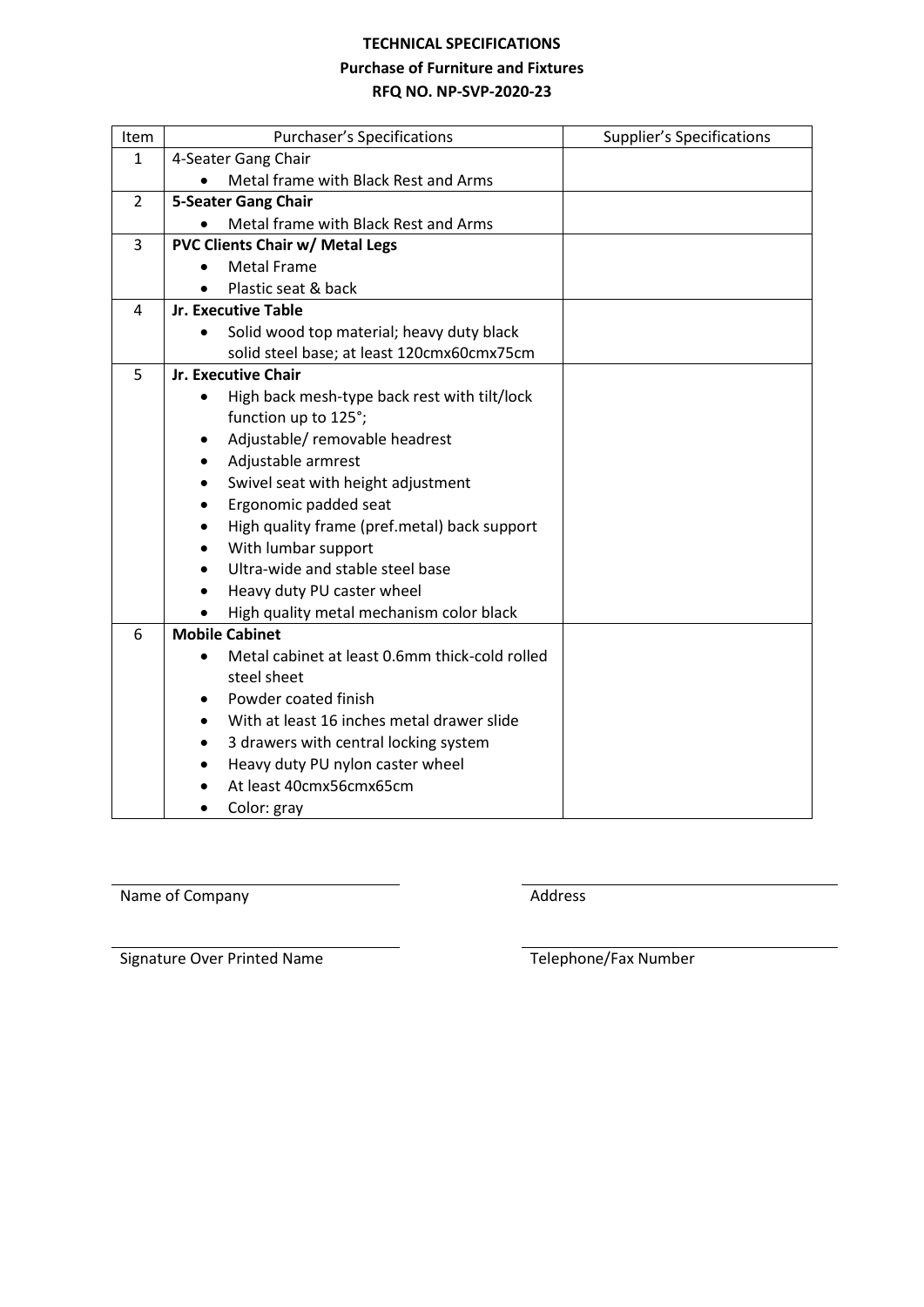# **PRICE SCHEDULE Purchase of Furniture and Fixtures RFQ NO. NP-SVP-2020-23**

| Item           | Item Description            | Qty            | Unit    | <b>ABC</b> | <b>Unit Price</b>   | Amount |
|----------------|-----------------------------|----------------|---------|------------|---------------------|--------|
| No             |                             |                |         |            |                     |        |
|                |                             |                |         |            |                     |        |
| $\mathbf{1}$   | 4-Seater Gang Chair         | 10             | $P_{c}$ | 90,000.00  |                     |        |
|                |                             |                |         |            |                     |        |
| $\overline{2}$ | <b>5-Seater Gang Chair</b>  | 10             | Pc      | 113,190.00 |                     |        |
|                |                             |                |         |            |                     |        |
| 3              | <b>PVC Clients Chair w/</b> | 20             | Pc      | 41,778.00  |                     |        |
|                | <b>Metal Legs</b>           |                |         |            |                     |        |
|                |                             |                |         |            |                     |        |
| $\overline{4}$ | Jr. Executive Table         | 2              | Unit    | 29,000.00  |                     |        |
|                |                             |                |         |            |                     |        |
| 5              | Jr. Executive Chair         | 18             | Unit    | 261,000.00 |                     |        |
|                |                             |                |         |            |                     |        |
| 6              | <b>Mobile Cabinet</b>       | $\overline{4}$ | Unit    | 30,000.00  |                     |        |
|                |                             |                |         |            |                     |        |
|                |                             |                |         |            | <b>Total Amount</b> |        |
|                |                             |                |         |            |                     |        |
|                |                             |                |         |            |                     |        |

• All prices offered (unit price and total bid price) must be typed or written in indelible ink

After having carefully read and accepted your conditions, I/We quote you on the item/s at prices noted above.

Name of Company **Address** Address

Signature Over Printed Name Telephone/Fax Number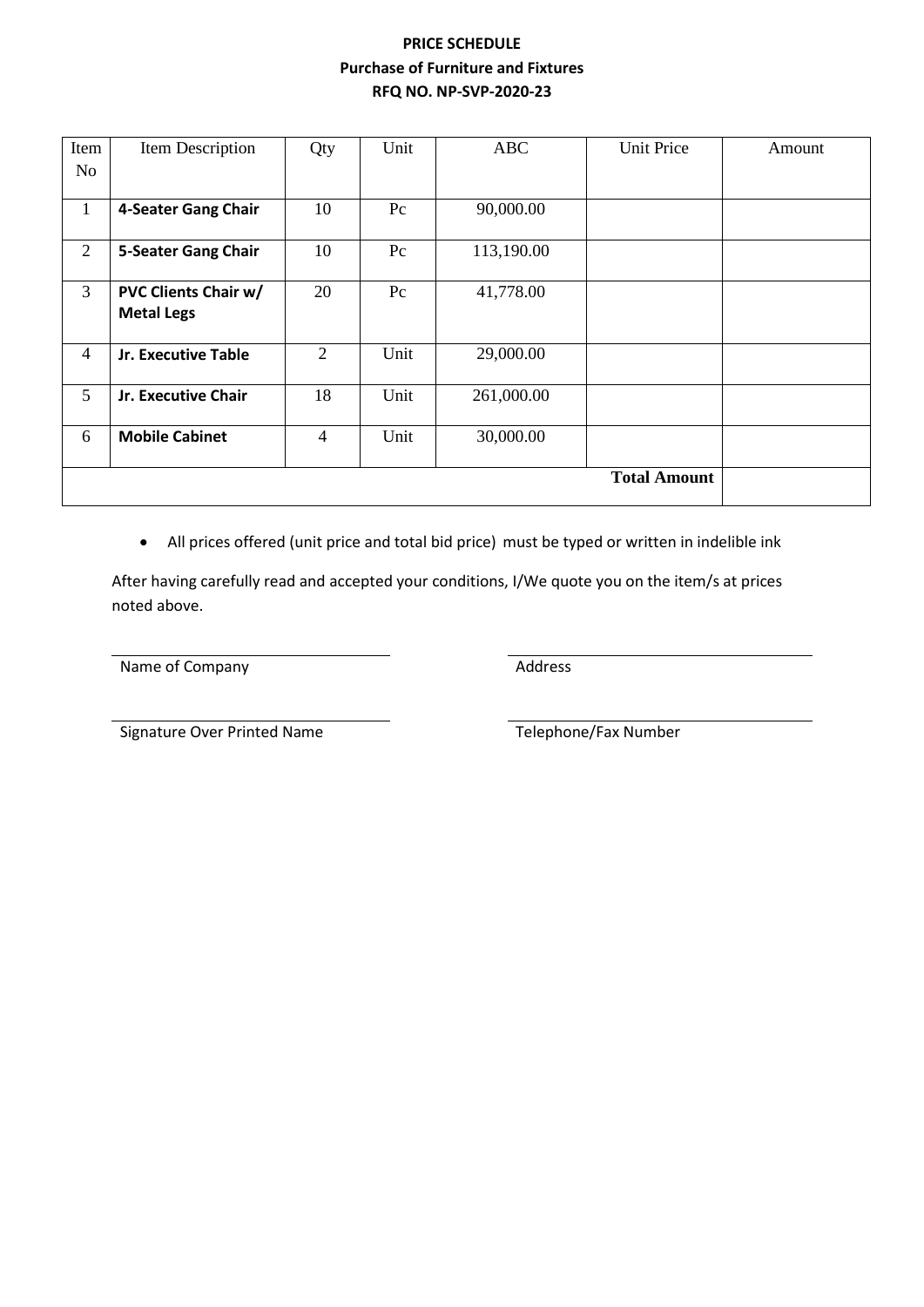

Republic of the Philippines Department of Health **BUREAU OF QUARANTINE** Port Area, Manila



REQUEST FOR QUOTATION

### **PURCHASE OF FURNITURE AND FIXTURES RFQ NO. NP-SVP-2020-23**

The Bureau of Quarantine (BOQ), hereinafter referred to as "the Purchaser", requires the **Purchase of Furniture and Fixtures** The details of the project are as follows:

| Name of Project: | <b>Purchase of Furniture and Fixtures</b>                   |
|------------------|-------------------------------------------------------------|
| Location:        | <b>BOQ, Port Area, Manila</b>                               |
| Description:     | Please use the attached RFQ, Tech Specs. and Price Schedule |
| ABC:             | Five Hundred Sixty-Four Thousand Nine Hundred Sixty-Eight   |
|                  | Pesos Only (Php 564,968.00)                                 |
| Delivery period: | Seven (7) Calendar Days upon issuance of NTP                |
|                  |                                                             |

- 1. Bidding procedures will be conducted in accordance with the Revised Implementing Rules and Regulations of Republic Act 9184 (R.A. 9184).
- 2. Quotations must be delivered at the Procurement Section,  $2^{fF}$ , Bureau of Quarantine,  $25^{th}$  St., Port Area, Manila on or before 10:00AM **November 23, 2020**
- 3. Opening of quotation shall be on 10:00AM **November 23, 2020** at Seminar Conference Room, 25th A.C Delgado St., Port Area Manila
- 4. All quotations must be typed or written in indelible ink and must be placed in sealed envelope using the attached Price Schedule and Technical Specifications. Please include the following eligibility documents in the envelope:

**Mayor's/Business Permit PhilGEPS Registration Number Income/Business Tax Return Omnibus Sworn Statement**

- 5. Bids shall be valid for **ninety (90) calendar** days from the Opening of Bids.
- 6. DELIVERY SITE: **Bureau of Quarantine, 25th and A.C Delgado St., Port Area Manila**
- 7. The BOQ reserves the right to accept or reject any quotation, and to annul the bidding process and reject all quotations at any time prior to Contract award, without thereby incurring any liability to the affected bidder or bidders and to waive any minor defects or infirmities therein and to accept such quotation as may be considered advantageous to the government.
- 8. Bidders are entitled to one (1) bid only, otherwise, all bids made shall automatically be rejected.

## **CARLOS DELA REYNA JR., MD, MDM**

Chairperson, Bids and Awards Committee Bureau of Quarantine, 25<sup>th</sup> St., Port Area, Manila 318-7500 loc 117